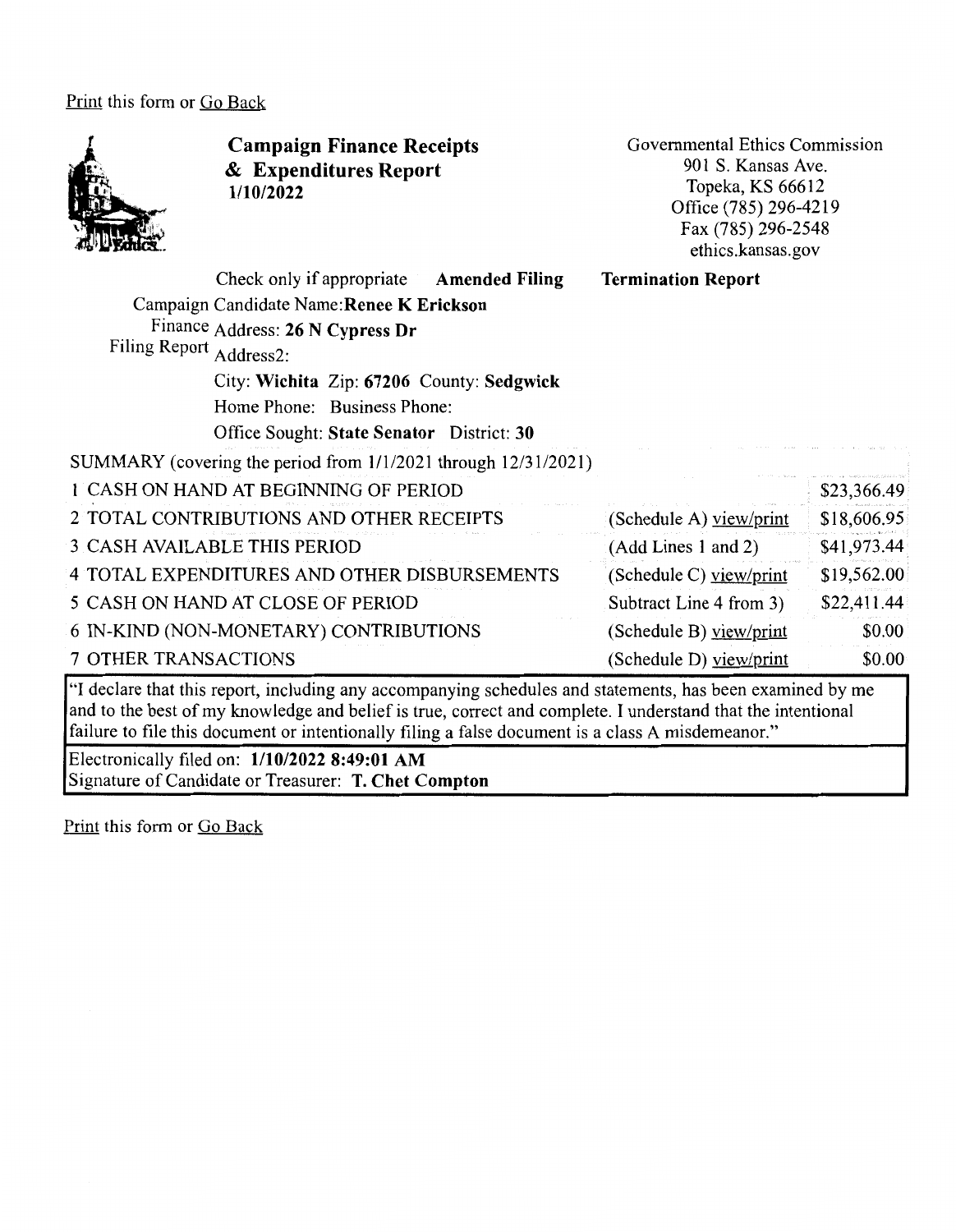# **SCHEDULE A**

## **CONTRIBUTIONS AND OTHER RECEIPTS**

**Candidate:** Renee K Erickson

| Date     | <b>Name and Address</b><br>of Contributor                                                                   | <b>Type of Payment</b>                | Occupation of                               | Amount     |
|----------|-------------------------------------------------------------------------------------------------------------|---------------------------------------|---------------------------------------------|------------|
|          |                                                                                                             | Cash, Check, Loan, E-<br>funds, Other | <b>Individual Giving</b><br>More Than \$150 |            |
| 12/27/21 | Smiledirectclub, LLC<br>414 Union Street, Suite 800<br>Nashville TN 37219                                   | Check                                 |                                             | \$500.00   |
| 12/27/21 | Teladoc Health, Inc. PAC<br>28 Liberty Ship Way, Suite<br>2815<br>Sausalito CA 94965                        | Check                                 |                                             | \$250.00   |
| 12/23/21 | O'Neal Consulting LLC<br>800 SW Jackson Suite 808<br>Topeka KS 66612                                        | Check                                 |                                             | \$100.00]  |
| 12/22/21 | Delta Dental of Kansas<br>PO Box 789769<br>Wichita KS 67278                                                 | Check                                 |                                             | \$1,000.00 |
| 12/22/21 | Kansas Rural Independent<br>Telecoms PAC<br>PO Box 4799<br>Topeka KS 66604                                  | Check                                 |                                             | \$500.00   |
| 12/22/21 | Kansas Dental PAC<br>5200 SW Huntoon Street<br>Topeka KS 66604                                              | Check                                 |                                             | \$250.00]  |
| 12/21/21 | <b>Americrown Service</b><br>Corporation<br>1801 W International<br>Speedway Blvd<br>Daytona Beach FL 32114 | Check                                 |                                             | \$500.00   |
| 12/21/21 | Kansas Beverage<br>Association<br>5845 S.W. 29th Street<br>Topeka KS 66614                                  | Check                                 |                                             | \$500.00   |
| 12/21/21 | CVS Pharmacy, Inc.<br>1 CVS Driver<br>Woonscocket RI 2895                                                   | Check                                 |                                             | \$500.00]  |
| 12/21/21 | Stray Dog PAC of Kansas<br>11460 Tomahawk Creek<br>Pkwy Ste 300<br>Leawood KS 66211                         | Check                                 |                                             | \$200.00   |
| 12/20/21 | Kansas Cable PAC<br>900 S Kansas Ave Ste 300<br>Topeka KS 66612                                             | Check                                 |                                             | \$500.00   |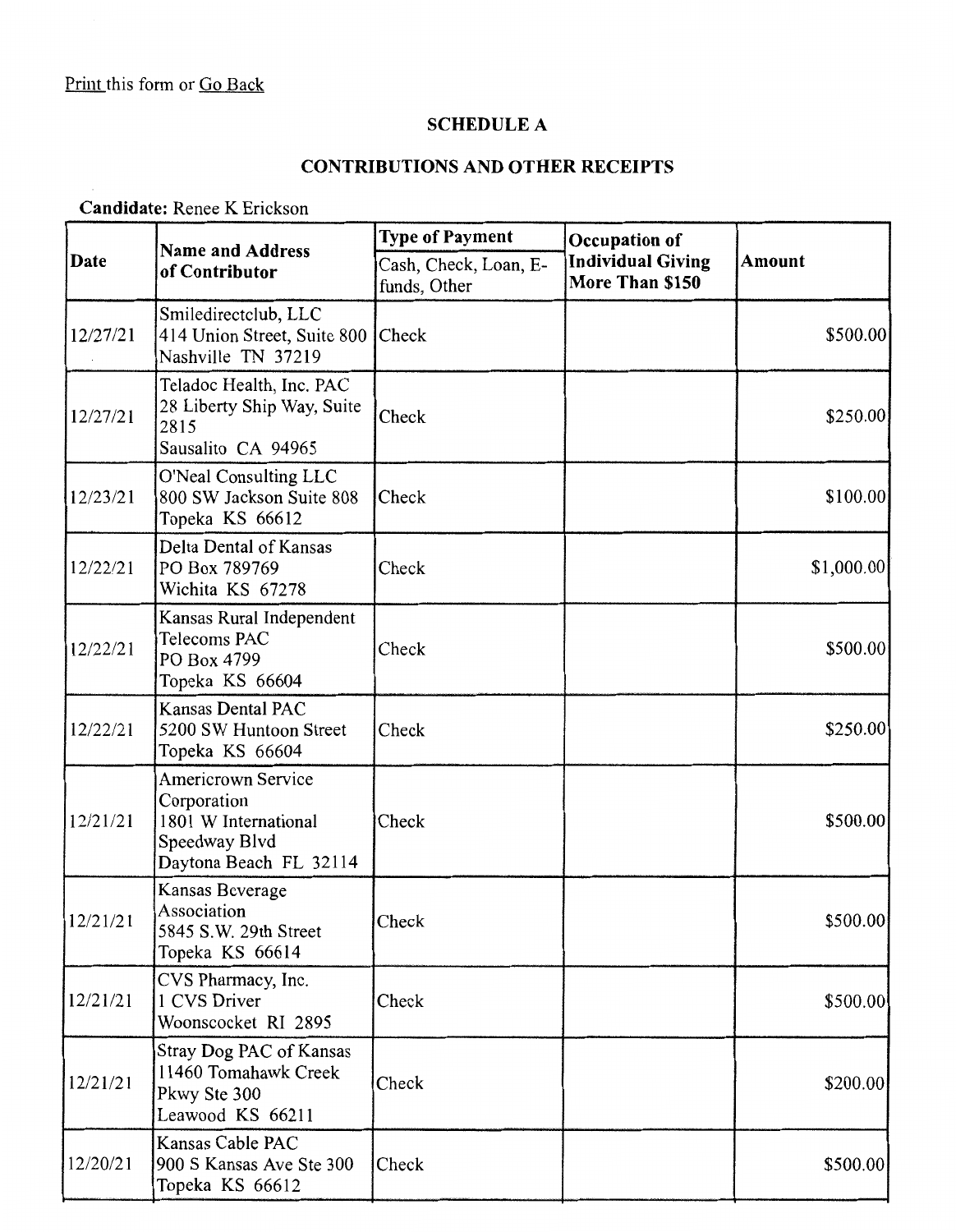| 12/20/21 | Midwest Health, Inc.<br>3024 SW Wanamaker Rd,<br>Suite 300<br>Topeka KS 66614                                       | Check |                         | \$400.00] |
|----------|---------------------------------------------------------------------------------------------------------------------|-------|-------------------------|-----------|
| 12/20/21 | General Motors Company<br>PAC<br>25 Massachusetts Ave, NW<br>Suite 400<br>Washington DC 20001                       | Check |                         | \$400.00] |
| 12/20/21 | Lisa M. Allen<br>901 S George Washington<br><b>B</b> lvd<br>Wichita KS 67211                                        | Check | Government<br>Relations | \$500.00  |
| 12/20/21 | <b>KHCA PAC</b><br>1100 SW Gage Blvd<br>PO Box 4770<br>Topeka KS 66604                                              | Check |                         | \$500.00  |
| 12/20/21 | <b>Comcast Financial Agency</b><br>Corporation<br>1701 JFK Blvd<br>Philidelphia PA 19103                            | Check |                         | \$500.00  |
| 12/16/21 | LoanMax<br>3440 Preston Ridge Rd<br>Alpharetta GA 30005                                                             | Check |                         | \$500.00  |
| 12/09/21 | <b>Kansas Contractors</b><br><b>Association PAC</b><br>800 SW Jackson St., #100<br>Topeka KS 66612                  | Check |                         | \$250.00] |
| 12/09/21 | <b>BlueCross BlueShield</b><br>Kansas<br>1133 SW Topeka Blvd<br>Topeka KS 66629                                     | Check |                         | \$500.00  |
| 12/09/21 | Cerner Corporation<br>2800 Rock Creek Pwky<br>North Kansas City MO<br>64117                                         | Check |                         | \$500.00  |
| 12/09/21 | Eli Lilly and Company &<br>Subsidiaries<br>Lily Corporate Center Drop   Check<br>Code 1870<br>Indianapolis IN 46285 |       |                         | \$500.00  |
| 12/09/21 | PAC Of Kansas<br>Ophthalmologists<br>10 W Phillip Rd, Suite 120<br>Vernon Hills IL 60061                            | Check |                         | \$250.00  |
| 11/26/21 | Reynolds Services<br>Company<br>PO Box 464<br>Winston-Salem NC 27102                                                | Check |                         | \$250.00  |
| 11/19/21 | <b>CUPAC</b> of Kansas                                                                                              | Check |                         | \$250.00  |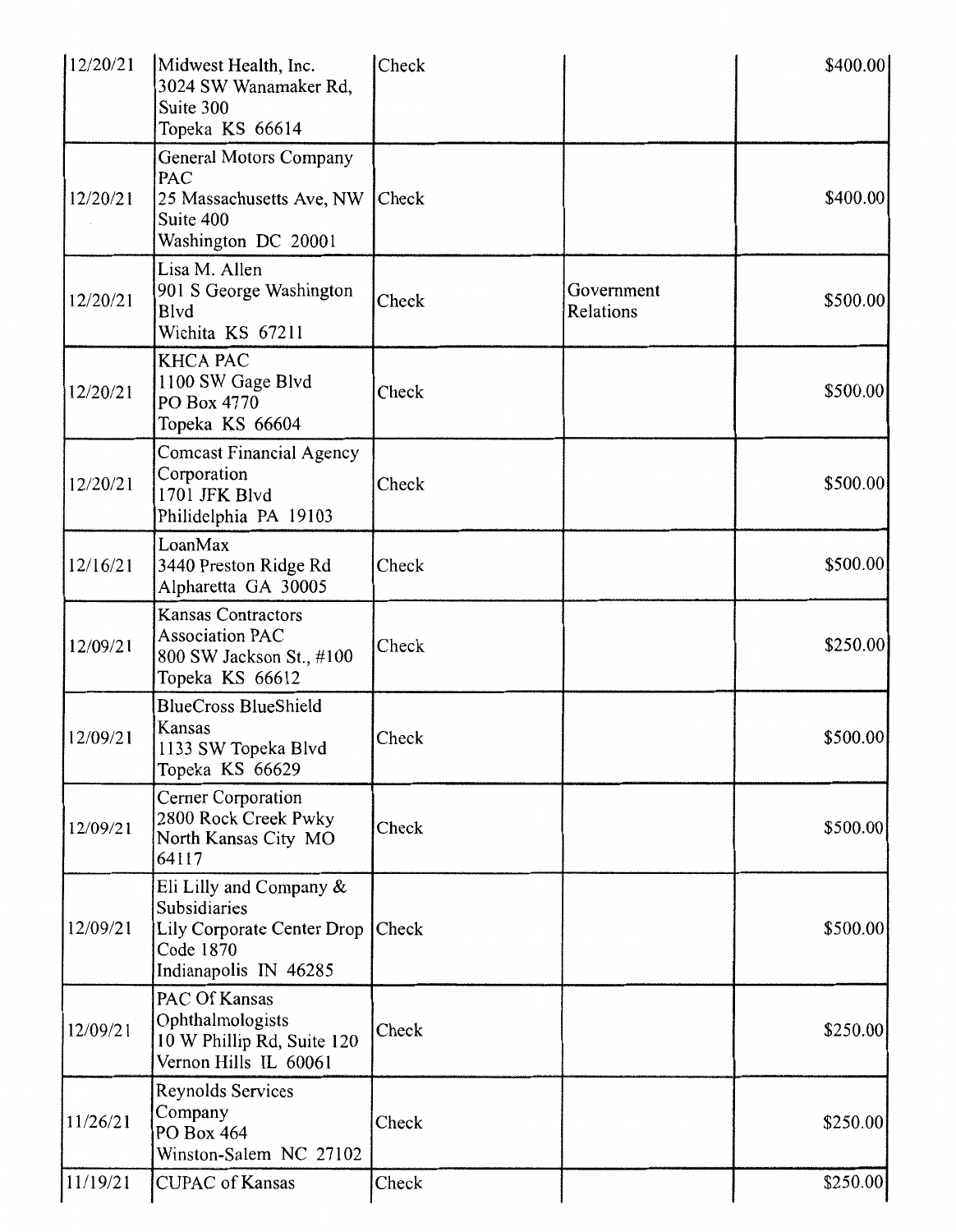|          | 901 SW Topeka Blvd<br>Topeka KS 66612                                                                        |       |            |
|----------|--------------------------------------------------------------------------------------------------------------|-------|------------|
| 11/19/21 | The Benefit Company<br>Group USA, LLC<br>325 North Saint Paul Street, Check<br>Suite 4850<br>Dallas TX 75201 |       | \$1,000.00 |
| 11/15/21 | Lewis Legal News, Inc.<br>1701 E Cedar St, Suite 111<br>Olathe KS 66062                                      | Check | \$1,000.00 |
| 11/15/21 | Hy-Vee Inc Employees Pac<br>ID 6282<br>5820 Westown Parkway<br>West Des Moines IA<br>50266                   | Check | \$250.00   |
| 11/15/21 | Kansas Automobile Dealers<br><b>Election Action Committee</b><br>731 South Kansas Ave<br>Topeka KS 66603     | Check | \$250.00   |
| 11/12/21 | <b>HCA Kansas Good</b><br>Government Fund<br>520 N Hillside St<br>Wichita KS 67214                           | Check | \$500.00   |
| 11/12/21 | Kansas Association of<br>Nurse Anesthetist CRNA<br>PAC<br>5845 S.W. 29th Street<br>Topeka KS 66614           | Check | \$500.00   |
| 11/09/21 | Liberty Utilities PAC<br><b>PO Box 127</b><br>Joplin MO 64802                                                | Check | \$250.00]  |
| 11/05/21 | <b>BNSF Railway Company</b><br>2500 Lou Menk Drive,<br>$AOB-2$<br>Fort Worth TX 76131                        | Check | \$500.00   |
| 11/05/21 | <b>BlueCross BlueShield</b><br>Kansas<br>1133 SW Topeka Blvd<br>Topeka KS 66629                              | Check | \$500.00   |
| 10/26/21 | One Gas, Inc. PAC<br>15 East Fifth Street<br>Tulsa OK 74103                                                  | Check | \$250.00   |
| 10/19/21 | Kansas Independent<br>Pharmacy PAC<br>3512 SW Fairlawn Rd, Ste<br>300<br>Topeka KS 66614                     | Check | \$500.00   |
| 10/18/21 | Cigna Holding Company<br>701 Pennsylvania Ave, NW                                                            | Check | \$250.00   |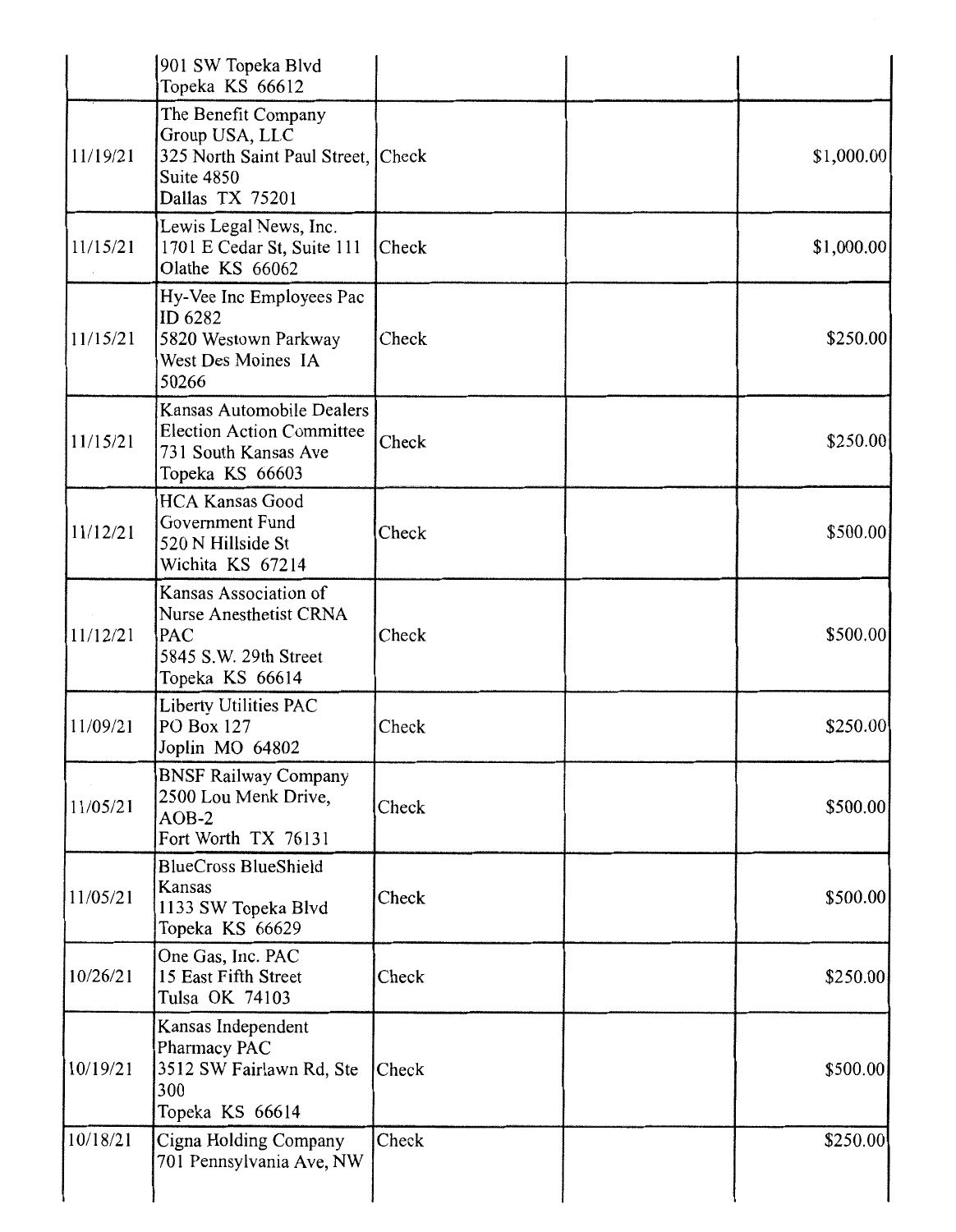|                                                | Washington D.C. DC<br>20004                                                |       |            |             |
|------------------------------------------------|----------------------------------------------------------------------------|-------|------------|-------------|
| 10/14/21                                       | Barry L Downing<br>1625 N Waterfront Pkwy<br>Suite 100<br>Wichita KS 67206 | Check | President  | \$1,000.00] |
| 109/29/21                                      | Walmart INC.<br>702 SW 8th Street<br>Bentonville AR 72716                  | Check |            | \$1,000.00  |
| 08/27/21                                       | Altria Client Services LLC<br>PO Box 85088<br>Richmond VA 23285            | Check |            | \$500.00    |
| 07/10/21                                       | AT&T Services, Inc.<br>220 SE 6th Ave.<br>Topeka KS 66603                  | Check |            | \$250.00    |
| Total Itemized Receipts for Period             |                                                                            |       | \$18600.00 |             |
| Total Unitemized Contributions (\$50 or less)  |                                                                            |       | \$6.95     |             |
| Sale of Political Materials (Unitemized)       |                                                                            |       | \$0        |             |
| Total Contributions When Contributor Not Known |                                                                            |       | \$0        |             |
| TOTAL RECEIPTS THIS PERIOD                     |                                                                            |       | \$18606.95 |             |

Print this form or Go Back